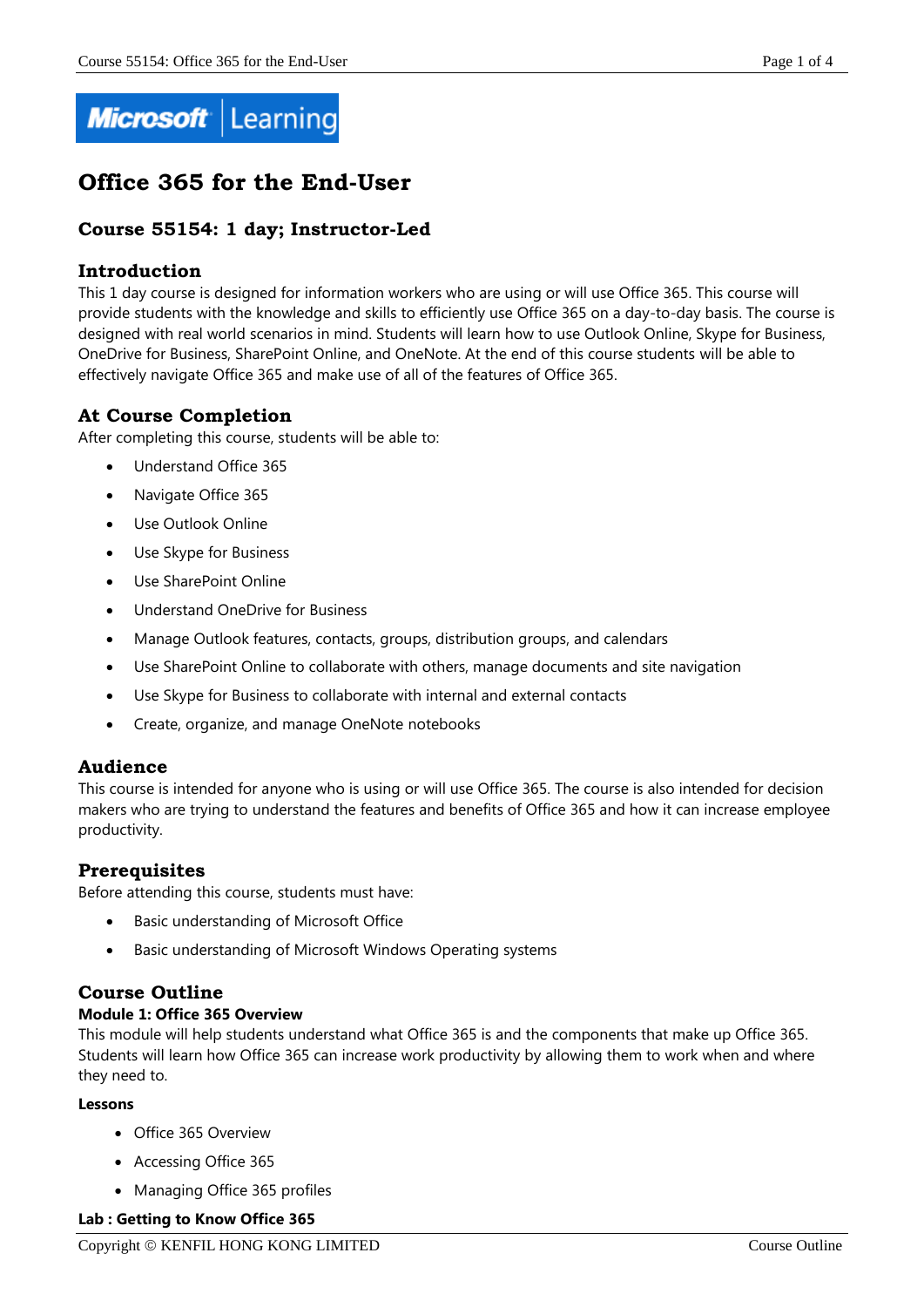- Sign up for Office 365
- Explore Office 365 and manage your profile

After completing this module, students will be able to:

- Understand Office 365
- Describe the different components of Office 365
- Sign in to Office 365
- Manage your Office 365 profile

# **Module 2: Using Outlook Online**

This module describes how to use Outlook Online. Students will learn how to manage their email, create contacts, create groups, manage attachments, create calendar views, and manage Outlook settings.

#### **Lessons**

- Manage Email
- Managing Calendars
- Managing Contacts
- Configuring Outlook Options

# **Lab : Using Outlook Online**

- Managing email
- Working with attachments
- Working with calendar views
- Managing contacts
- Configuring Outlook Online options

After completing this module, students will be able to:

- Create, send, and reply to email
- Search and filter email
- Create appointments
- Manage reminders
- Add and share calendars
- Add and update contact information
- Import contacts, create groups, and search contacts
- Use automatic rules to manage and organize email
- Manage distribution groups

# **Module 3: Using Skype for Business**

This module will introduce students to Skype for Business. Students will learn how to use Skype for Business for instant messaging, web conferencing, and audio and video conferencing.

## **Lessons**

- Skype for Business overview
- Instant Messaging in Skype for Business
- Conferencing in Skype for Business

## **Lab : Using Skype for Business**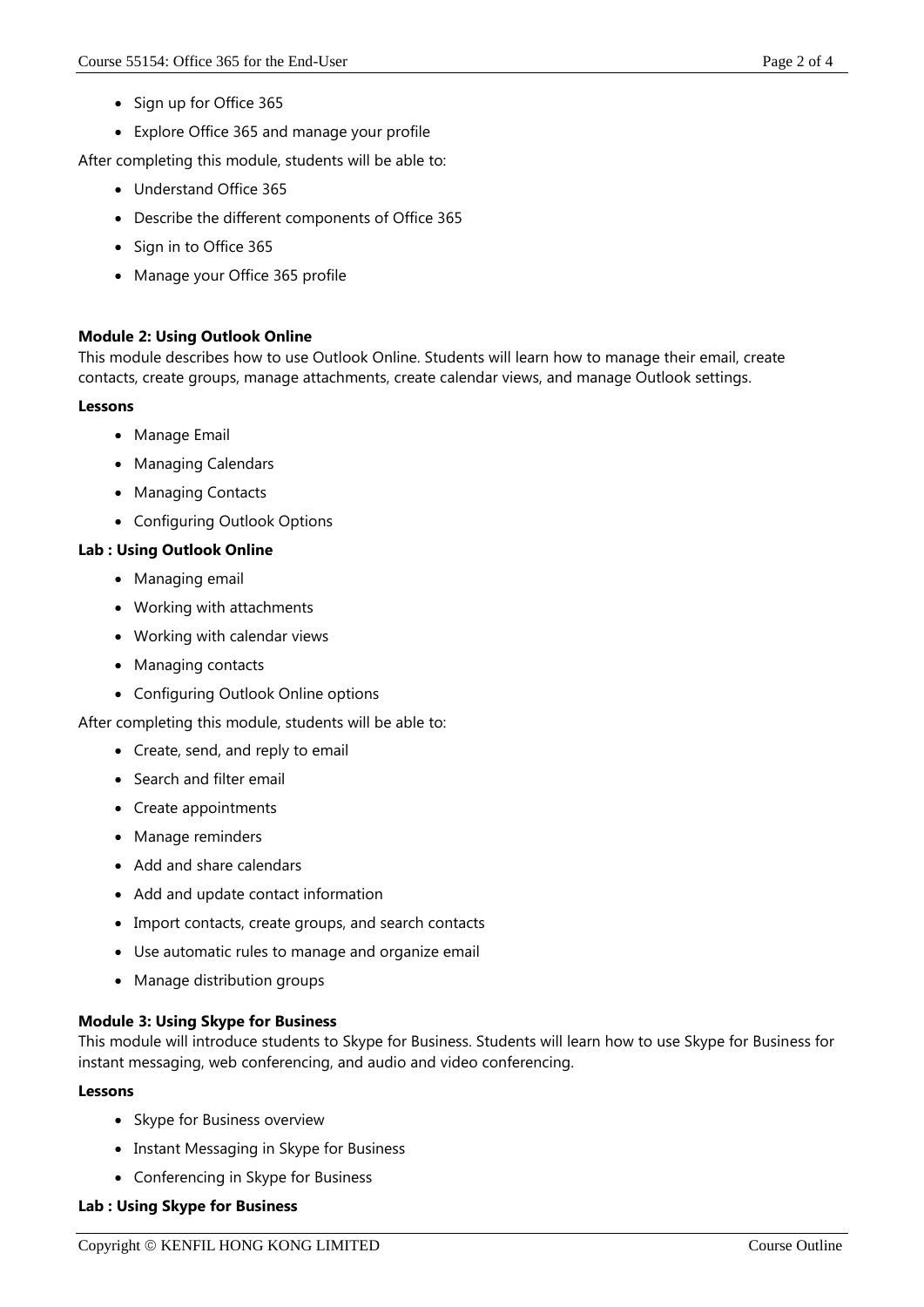- Managing contacts and groups in Skype for Business
- Using Instant Messaging with Skype for Business
- Conferencing in Skype for Business

After completing this module, students will be able to:

- Describe the features of Skype for Business
- Use Skype for Business for Instant Messaging
- Create Audio and Web conferences
- Manage contacts and groups in Skype for Business

# **Module 4: Using SharePoint Online**

This module introduces students to SharePoint Online. Students will learn how locate and share documents in SharePoint Online. After completing this module students will be able to customize their SharePoint site, search for content, customize workflows in SharePoint Online, and configure list-based information management.

## **Lessons**

- Working with site content and navigation
- Managing workflows in SharePoint Online
- Implement information management policies

# **Lab : Using SharePoint Online**

- Search site content
- Customize site navigation
- Manage content approval

After completing this module, students will be able to:

- Search site content
- Customize SharePoint Online sites
- Implement information policies
- Manage content approval workflows
- Understand content organizer

## **Module 5: Using OneDrive for Business and OneNote Online**

This module will show students how to create, modify, save, and share documents using OneDrive for Business. Students will learn how to create and open OneNote notebooks and work with OneNote sections and pages and how to add new content to a new OneNote page.

## **Lessons**

- OneDrive Overview
- OneNote Online Overview

## **Lab : Using OneDrive for Business**

- Create, view, and edit files with OneDrive for Business
- Manage your files with OneDrive for Business

## **Lab : Using OneNote Online**

- Create and organize a OneNote notebook
- Take and manage notes
- Locate and share information